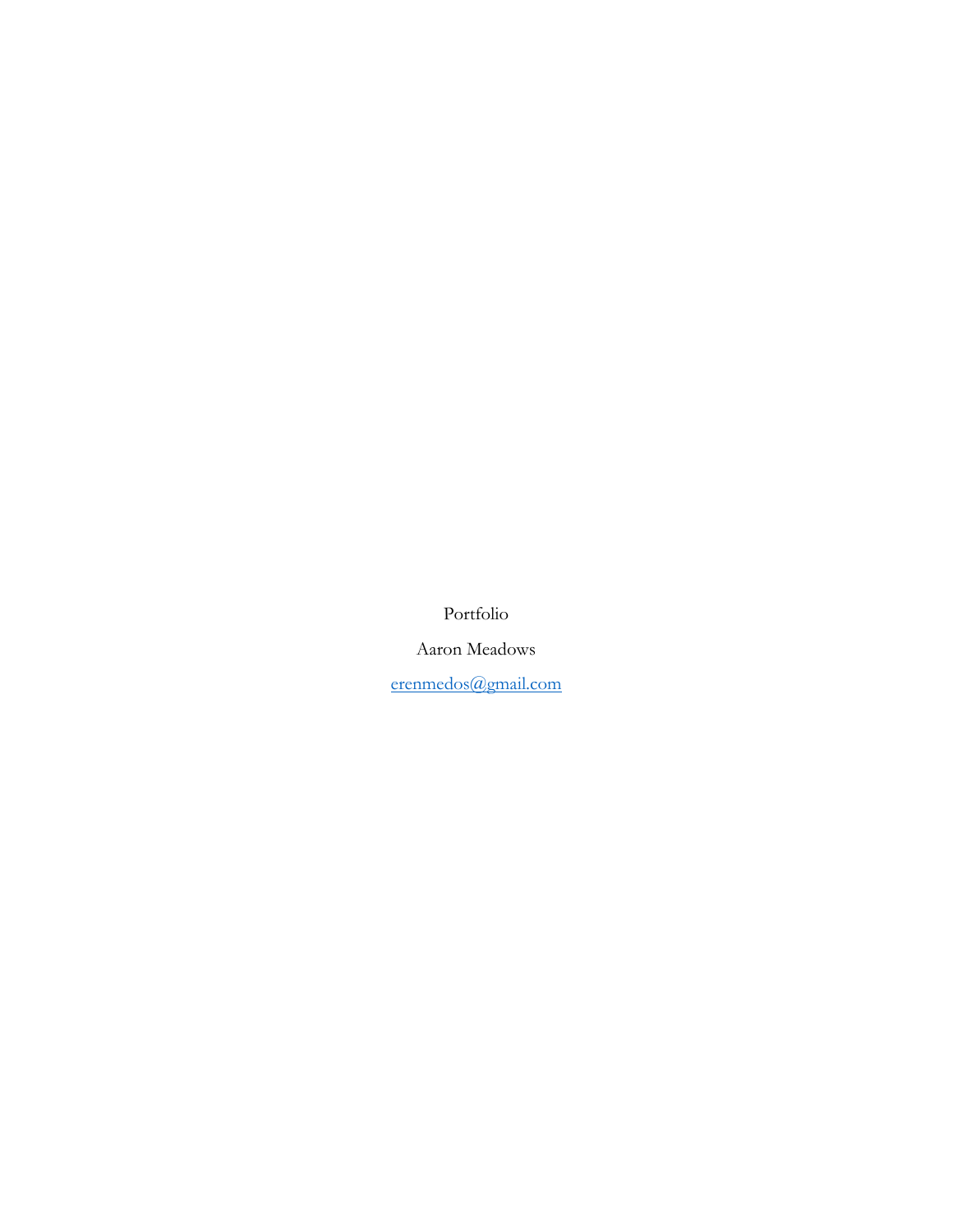Editorial sample:

The following piece was written to elicit interest in Peace Corps. It focuses on one of the main attractions of Peace Corps service: intercultural immersion.

#### Peace Corps in Ukraine: work for peace

#### by Aaron Meadows

On a Ukrainian farm in Borodyanka in Kyiv Oblast province, an American realized that potatoes had to be extracted from the earth. "Kartopyla" means "trap," not "potato." Mr. B furrowed his brows and repeated to Erica, "It means 'potato,'" and poured a cup of raspberry herbal tea for Erica who now realized that Mr. B, Language & Cultural Facilitator (LCF) for Peace Corps Ukraine, may sing along to American classic rock at work, but language was serious. Erica accepted the tea and realized that the 27-month journey had just begun.

Erica Minich accepted an invitation to teach English in Ukraine as a Peace Corps volunteer after a difficult application process that required her to prove manageability of type-1 diabetes. Before joining Peace Corps, she lived in Japan. A Japanese neighbor, WWII veteran, took pleasure in bringing spicy snacks to the American family next door. Erica would blush bright red after eating one. To which, the neighbor would reply, "assassination attempt failure." Years later, Erica would once again become a guest whose process of cultural assimilation is enjoyed by herself and community alike.

Peace Corps assigned Erica to a host family. Delighted to receive their guest, the mother prepared a pig's head as the central piece of a Ukrainian feast. Erica entered the home, accepted tea, spoke Ukrainian, relaxed, turned to face the table, and screamed. She had grown up eating perogies, but even her Ukrainian mother never heard of *salo* (cured pig fat) or *kholodets* (meat aspic). Trying new foods wasn't the most difficult part of Erica's service; it was the training.

Peace Corps Ukraine program managers place incoming volunteers into cluster groups to complete their training. Erica and her cluster-mates supported each other through the difficulties of learning Ukrainian in communities that also spoke Surzhyk, a mixed Ukrainian dialect. LCF, Security officers, Medical officers, and various other personnel facilitate skill training, language learning, and cultural assimilation for about nine weeks during Pre-Service Training (PST).

After PST, Erica met her second host family and site. In the small town of Borodyanka, she caught gossip from babushkas in the bazaar, befriended a wild dog, wrote on Communist-red chalkboards, facilitated camps for kids, and walked down streets still decorated with Lenin propaganda and the occasional Soviet-era tank. At the school, the women were bosses. Workers adhered to a strict hierarchal working environment routinely paused by moments of reverie. As her host family father would fill half of a coffee mug with vodka, toss it down, and declare in one of the few English phrases learned from Erica, "to work!"

Reflecting on her Peace Corps experience, Erica stated that the positive benefits far outweighed negative effects. A strong sense of perseverance in the face of adversity and inspiration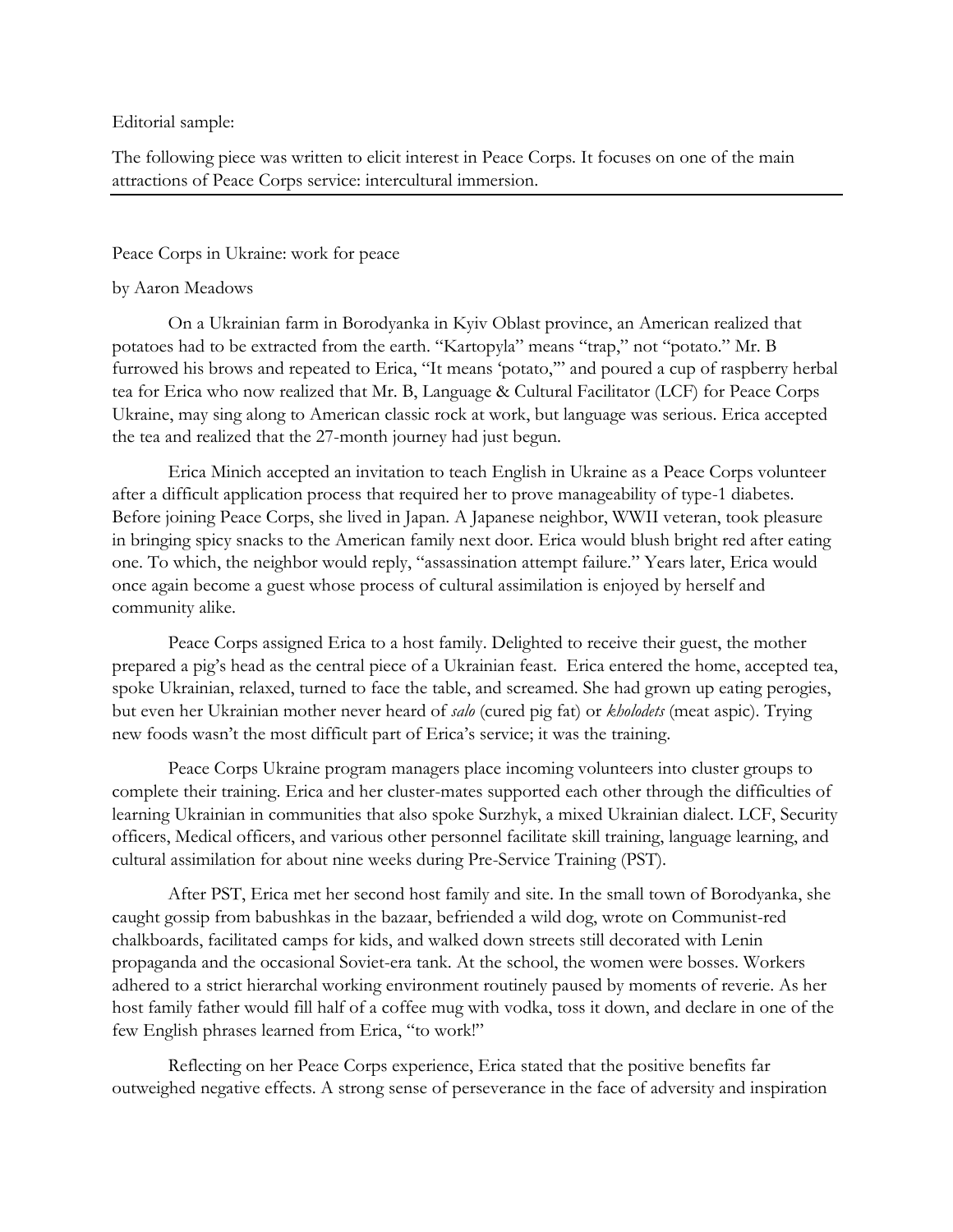to innovate constitute the skills that she translates from her Peace Corps service to her career in K-12 education. In addition, it enabled Erica to educate about the importance of the current invasion of Ukraine. A student who scored highly on a test asked Erica to be rewarded by getting their nails painted in Ukrainian blue & yellow. In small and large ways, we can plant seeds for a brighter future.

In talking with Aaron Meadows, UVA Peace Corps recruiter, they reflected on how the pandemic and political situations have affected the evacuation and reinstatement of Peace Corps activities in Ukraine. On February 24, 2014, Peace Corps announced [safe evacuation](https://www.peacecorps.gov/news/library/peace-corps-ukraine-volunteers-evacuated-safely/) of all volunteers preceding the Russian annexation of the Crimean Peninsula from Ukraine. Then, volunteers returned. COVID-19 global pandemic necessitated a global evacuation of volunteers. Now, as [Peace Corps plans to start sending](https://apnews.com/article/coronavirus-pandemic-health-covid-19-pandemic-dominican-republic-government-programs-cd864e93a5dcf7478fca035a5f037e64) volunteers to sites across 24 countries in Africa and the Americas, how has the world changed? How will grassroots areas greet American volunteers?

As Carol Spahn said to **NBC News**, "This is not the same Peace Corps you know from 10 or 20 – or even two years ago. We have preserved the enduring 'magic' that brings us together again and again—after all these years—to support an agency and a mission we love and care about while fundamentally changing the pieces that make us better." To learn more about Peace Corps service, visit peacecorps.gov and contact your local recruiter.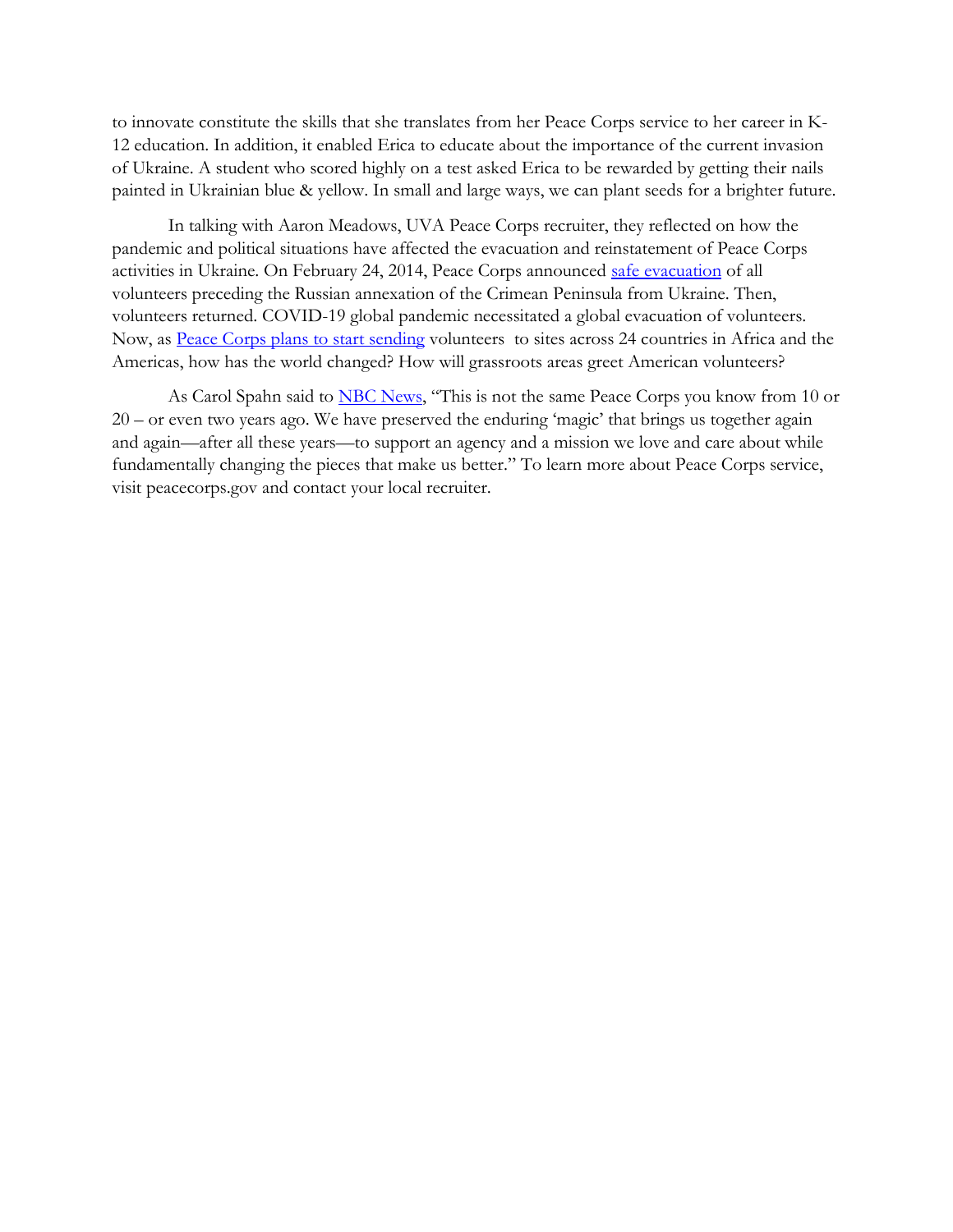Editorial Sample:

This writing blends both information about Traditional Chinese Medicine and the political nature of soft power diplomacy. It was intended to raise awareness for TCM practitioners and persons interested in it.

## Current trends in TCM international dissemination

by Aaron P. Meadows

The internet, which can instantly connect persons from opposite ends of the earth, has become a major tool for the spread of Traditional Chinese Medicine (TCM) around the world. Not only because of its speed, but the nature of the internet users, accessibility, audience size, and conformity with current market trends could enable TCM to spread further than it has ever spread before.

The speed at which a person can connect is ever-more obvious through the online educational platform which has effectively supplemented if not replaced education in the USA, China, and various other places in the world. Not only that, world-renown universities such as Harvard regularly offer online classes. Often referred to as "distance learning," the National Center of Educational Statistics (NCES) reported that 3,259,560 students were enrolled exclusively in distance education courses, 441,646 in exclusively distance education institutions, and 3.67 million in some distance education courses in Fall 2018 [1]. The number rose to 34.7% from 33.1% from the previous year, showing a slow but growing trend in the popularity of online education. As seen, the persons receptive and interested in online courses has grown, implying the feasibility of using this platform to not only spread TCM culture and knowledge, but it can also potentially allow TCM schools to reach out to more students for part-time or even full-time enrollment.

Online education at TCM schools could only be implemented for courses that do not require clinical skills trainings and practicums. Much of the clinical practice in TCM requires hands-on experience and testing [2]. But some do not require a non-distance learning environment. For example, much of the theoretical basis of TCM could be learned on an online medium with or without an interaction with a teacher, especially for non-seminar, entry-level courses. Some organization offer continuingeducation units (CEU) or general online education modules for the public, but there exists little to no educational platform, which is solely offered online for college-credit toward a degree. Coursera runs a free online course for the general public that serves as a introductory course to some of the tenets of TCM called "Everyday Chinese Medicine" [3]. eLotus offers CEU units, similar to various other platforms [4]. The online course offered by Coursera is connected with The Chinese University of Hong Kong, offers a certificate, and features professional teachers from the university. While given with a certificate, there exists no usefulness for that certificate. It can't be used toward college credit for a degree, and it doesn't have the same use as a CEU would toward an existing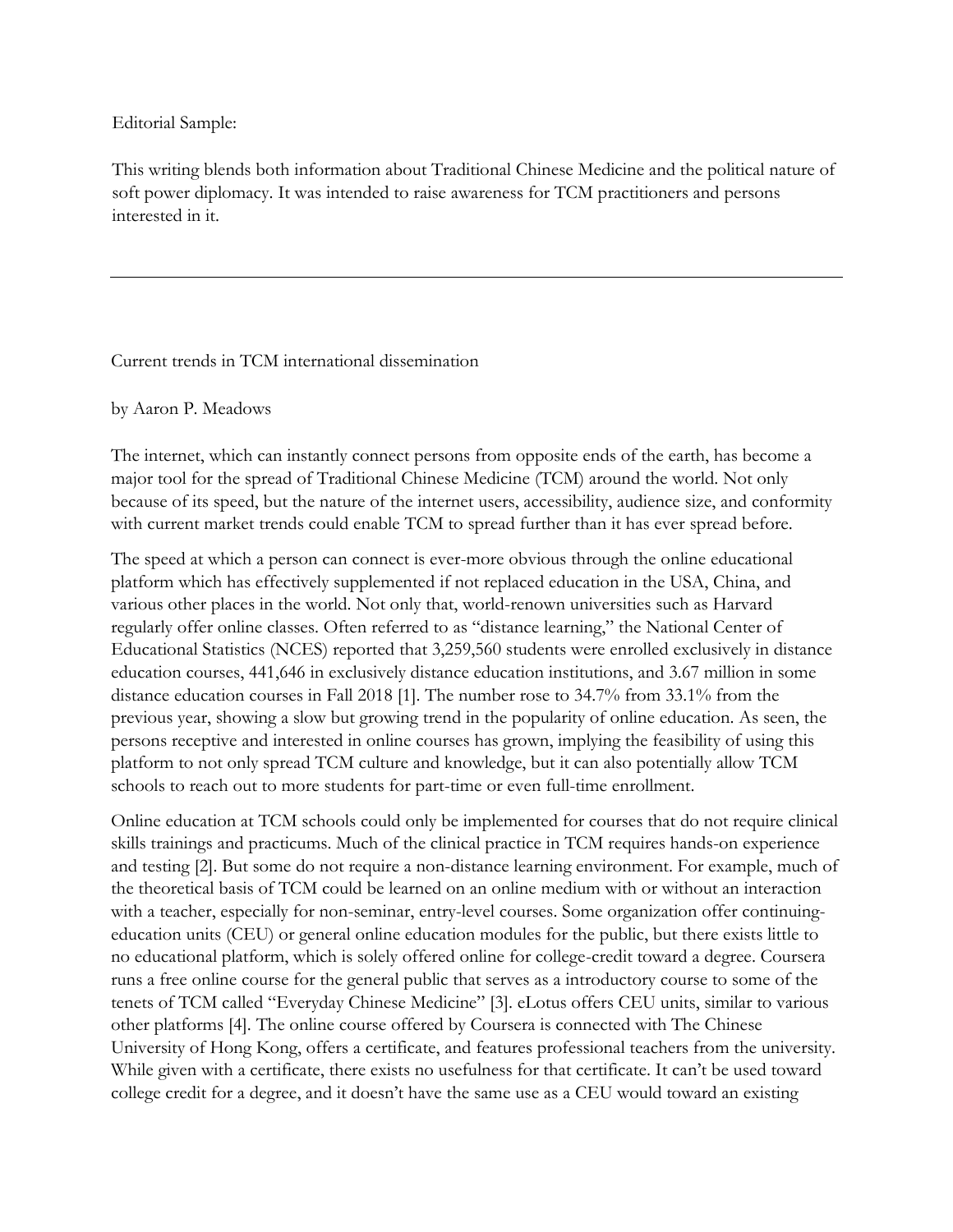professional. As a result, the potential for reaching a larger audience would be diminished by the lack of persuasiveness--whether free or paid--as there is not incentive for taking the course other than for the satisfaction of one's curiosity. While free, it still requires a person to invest their time. In a fastpaced world, time is money.

Providing the potential customer with an incentive could improve the persuasiveness of an online education program. But a person who would want credit toward a degree and maintains interest in a TCM course is probably a student who wants to study TCM. It wouldn't successfully attract a person who is only interested in TCM as a course which leads to attainment of a degree. So, for promoting TCM toward persons curious and persuading them to invest their time into a program, it may be better to target a general audience whose curiosity remains their main motivation.

One of the most meaningful ways to reach someone in the medical field is through treatment. Many persons who have become interested in TCM have usually experienced it firsthand. But there exists the trouble of finding a practitioner, their address, and deciding to follow-through with the decision. The depth of this investment could potentially dissuade a person unsure of whether they really want to try TCM. A platform that could allow a person to test the water before they dive could potentially reach the uncertain customer. That platform is the internet, namely "telehealth."

In China, the growth of online-doctor consultation has been growing slowly, and its dissemination is impeded by a variety of factors. One of the issues may be due to its largest market--the elderly [4]. TCM consultation also requires a bit of face-to-face consultation. But the entire diagnosis part doesn't actually have to be face-to-face. To be exact, inspection and inquiring could both be communicated over the internet prior to a direct consultation--that's half of the diagnosis process. During this type of consultation, the doctor could also introduce other information to the potential patient so that the person can make an informed decision as to whether they want to try TCM. Their confidence when talking into the clinic could be greater than if they didn't, potentially leading to a preference for this type of consultation and TCM treatment. This could also be the same platform where TCM doctors assist persons with their TCM prescriptions, allowing for greater ease in the whole process. For example, if a patient is uncertain about the preparation of an herbal decoction, they could call their doctor for advice on the preparation of the herbs. Such services could also be free or charged, depending on the requirement and preferences of the doctors and the patients.

The online platform for consultations and education could be limited by the legal liability of providing consultations or giving medical advice online. This obstacle has already been passed by various platforms for conventional medical doctors. So, while there are obstacles, and specific limitations would have to be put into place, the need for online development is evident as more persons use online-services more than traditional services. So, not only for the promotion of TCM abroad, but an online platform could also increase the competitiveness of TCM as it seeks to reach younger, non-Chinese markets.

References: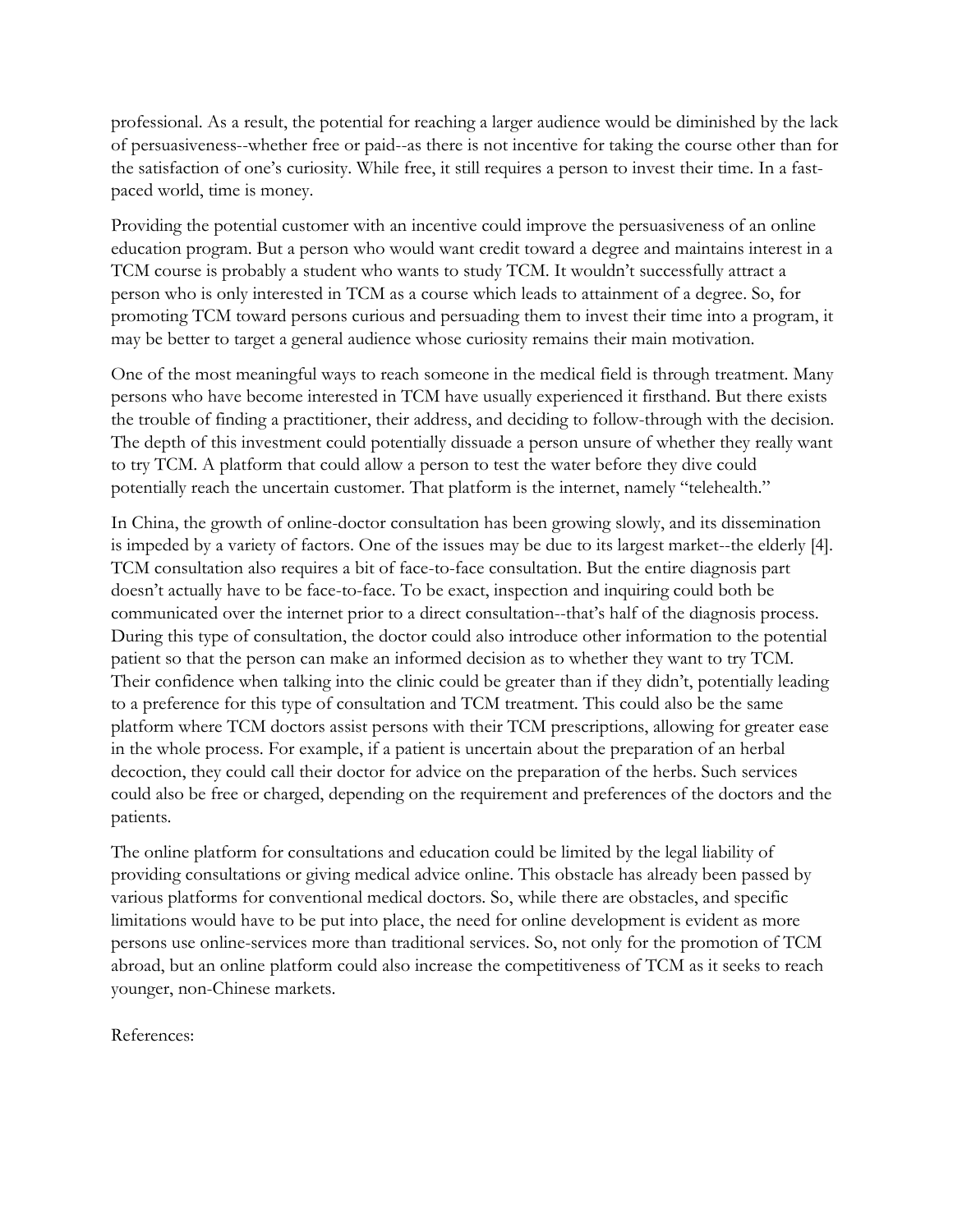1. Grinder, S. A., Kelly-Reid, J. E., & Martin, F. B. (2019). *Enrollment and Employees in Postsecondary Institutions, Fall 2017; and Financial Statistics and Academic Libraries, Fiscal Year 2017*. National Center for Education Statistics: Institute of Education Sciences.

2. 刘笑。"互联网 +"时代下中医药文化传播面临的挑战和思考。新闻研究导刊。 11(7):227,242。

3. Everyday Chinese Medicine. (2020). Retrieved June 07, 2020, from

<https://www.coursera.org/learn/everyday-chinese-medicine>

4. Continuing Edu. (2020). Retrieved June 07, 2020, from [www.elotus.org](http://www.elotus.org/)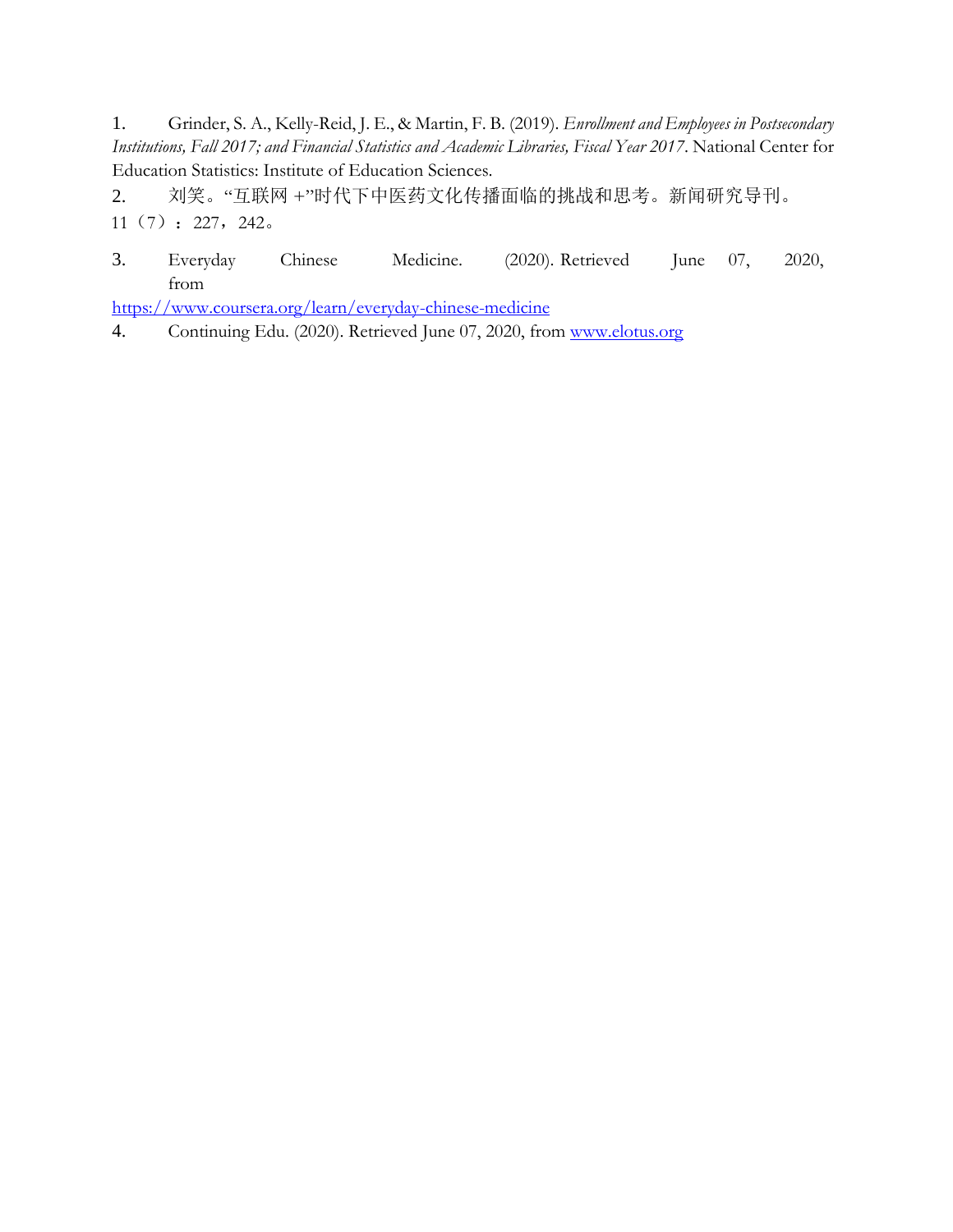Research Sample (USA):

I published this research with the International Journal of Health, Wellness, and Society while an undergraduate in Berea College. It includes the results of research that I conducted with Dr. Jeffrey McClung. The abstract's format adheres to the journal's specifications.

Taiji Improves Kinetic Link Coordination

Aaron Meadows, Berea College, Kentucky, USA Jeffrey McClung, Berea College, Kentucky, USA

Abstract: The purpose of this study was to see if learning Tai Chi could have a cross-training effect on movements that require very rapid movements with force generation as the targeted end result. Nine subjects (4 women, 5 men, 18–22 yrs., BMI < 25) completed the study. All had limited experience in the martial arts prior to this study. The average number of hours attended by the subjects was  $32 \pm 10.5$  hrs. over six weeks. The pre-instruction functional movement screen (FMS)  $(17.3 \pm 1.5)$  compared to post-instruction  $(20.1 \pm 1.5)$ , p < .01. In the standing medicine ball throw, the running medicine ball throw, and the overhand ball throw, the initial movement pattern showed a simultaneous segmental rotation (SSR) at the knee, hip, and shoulder, followed by sequential segmental rotation in the elbow and wrist. In the posttests, all segments showed a sequential segmental rotation pattern ( $p < .05$ ). In the tennis forehand, SSR followed shoulder to wrist in the pre-test, then SSR from knee to wrist post-instruction, though the differences were not significant (p = .57). Results showed that Tai Chi training improves the quality of functional movement. Tai Chi can improve coordination in high-speed movement, even though it is practiced in slow, controlled movements.

Keywords: Tai Chi, Functional Movement Screen, Coordination, Cross-training

### Source:

Meadows, A.P., et. al. (2012). "Taiji improves kinetic link coordination." The International Journal of Health, Wellness and Society, 2(2), 15-22.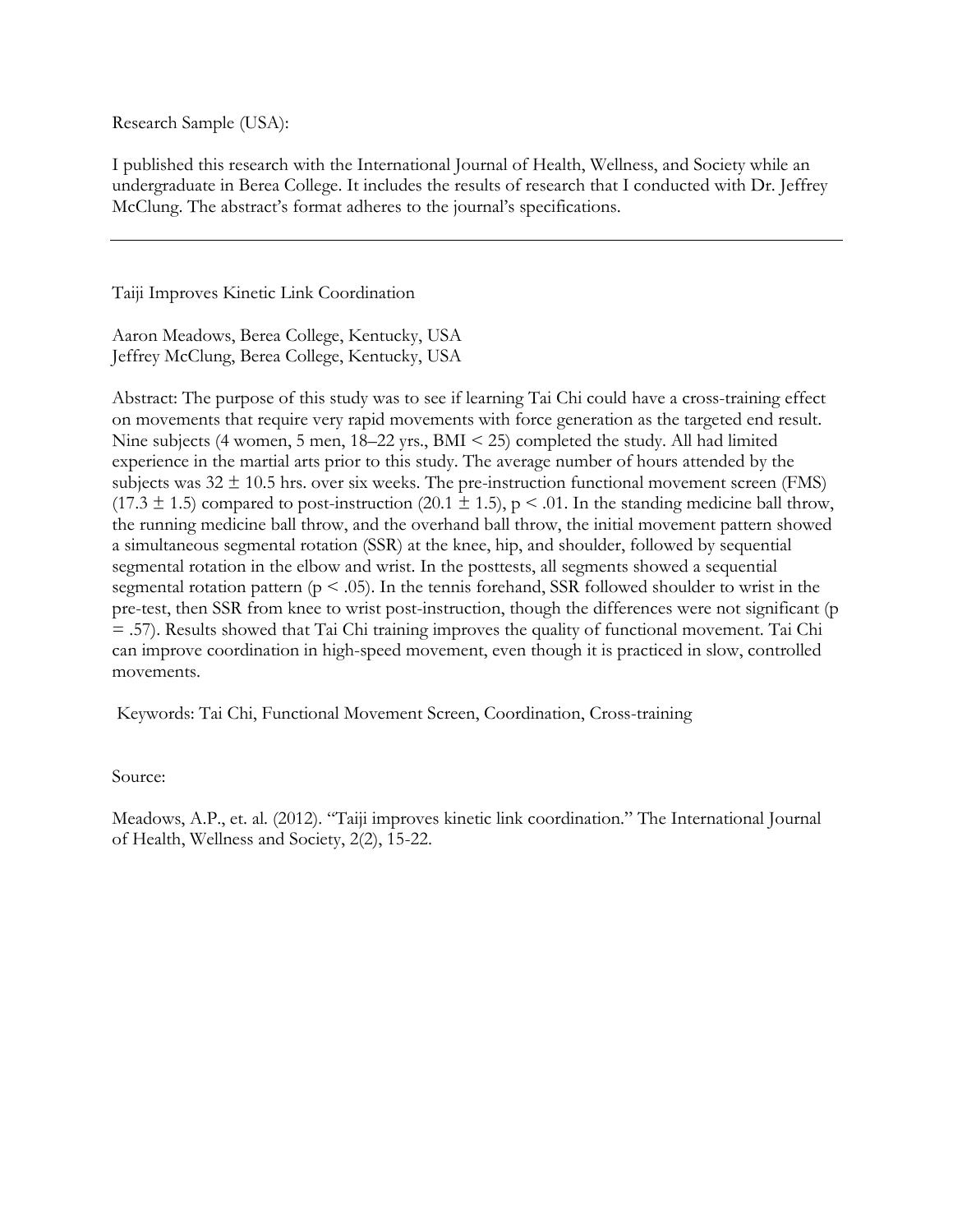Research Samples (China):

I first published these with Shandong University of TCM Journal while a postgraduate. The abstracts' format adheres to the journal's specifications.

# **Meta-analysis of acupuncture and integrative acupuncture efficacy in treatment of Lumbago**

**Author:** Li Jianliang (Aaron Parneal Meadows)

## **Abstract**

**Objective:** This research aimed to assess the value of integrative acupuncture compared to acupuncture in the treatment of acute and chronic back pain according to the mean scores of the Visual Analogue Scale (VAS) and the Owestry Disability Index (ODI).

**Materials and Method:** 75 RCT studies were included. The analysis included data from 5,356 participants. SPSS 26.0 was used for statistical analyses. A preliminary search of the literature yielded 8,234 articles from CNKI and 178 articles from MEDLINE concerning acupuncture treatment of lumbar pain. Articles which met the required criteria excluded all except for a total of 75 articles [2- 76]. 51 of the research articles included simple acupuncture treatments, and 24 of the studies used comprehensive acupuncture treatments for back pain. The total number of participants within the group of articles equaled 5356 research participants. Of which, 2658 were men, and 2698 were women. The average age of the participants was 48.24 years old with a standard deviation of 8.75 years (see table 1).

**Results:** The mean difference of VAS scores for acupuncture were 4.4053(1.49635) and 4.3225(1.92546) for integrative acupuncture treatment. For ODI, the mean for acupuncture treatment was 18.6722 (9.05878) and 11.7575(3.04747) for integrative acupuncture. For ODI, the mean score of acupuncture was 8.54(5.42019) and 11.7575(3.04747) for integrative acupuncture treatment. T-tests and Levene's test revealed no statistically significant difference (p>0.05). Statistical significance (0.007) was observed comparing treatment and injury type according to ODI scores.

## **Conclusion:**

There was no statistically significant difference in the overall treatment of acute and chronic back pain by acupuncture or integrative acupuncture. Researchers assert that there appears no beneficial benefit according to measurements of pain (VAS) or disability (ODI), but they suggest that further research into the types of injuries, length of injury, and treatment type may reveal an advantage.

**Keywords:** lumbago; back pain; integrative acupuncture; acute lumbago; chronic lumbago;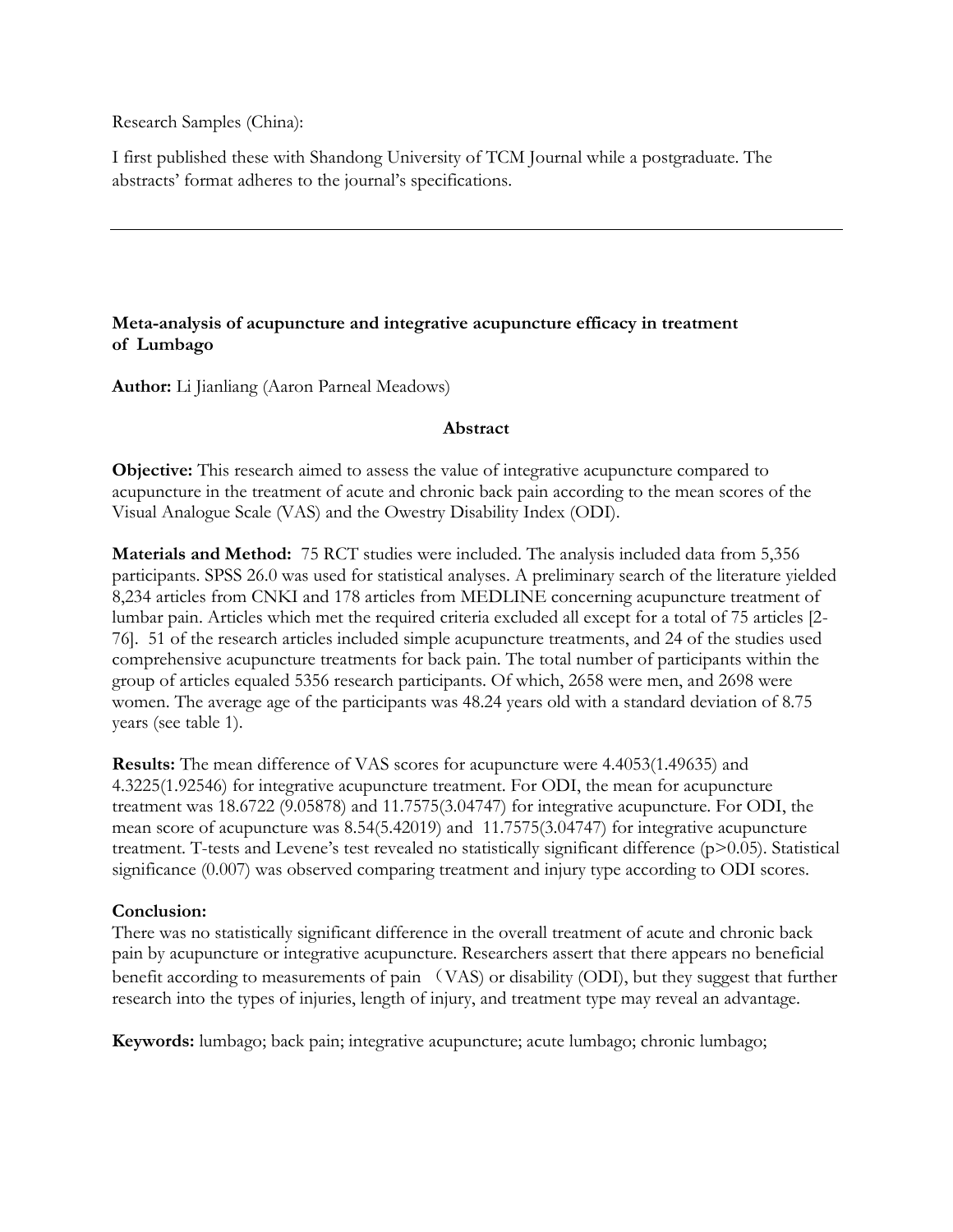**Meta-analysis of acupuncture and integrative acupuncture efficacy in the treatment of lumbago**

**Author:** Aaron Meadows

## **Abstract**

**Objective:** To evaluate the efficacy and safety of acupuncture in the treatment of acute and chronic low back pain by systematic evaluation of evidence-based medicine.

**Methods:** According to Cochrane system evaluator's manual, the inclusion and exclusion criteria, and literature retrieval strategy comprised the fundamental basis for analysis. After searching CNKI, VIP, Wanfang and PubMed databases, researchers evaluated the methodological quality of the included literature. Revman 5.3 software analyzed the scores from outcome indicators, Visual Analogue Scale (VAS) and Japanese Orthopedic Score (JOA), to evaluate the efficacy over the course of each Randomized-Controlled Trial (RCT). Relative risk (RR) at 95% confidence interval (CI) was used to qualify data, and standardized mean difference (SMD) at a 95% confidence interval (CI) would reveal the degree of efficacy of acupuncture versus integrative treatment for lumbago.

### **Result:**

1. A total of 440 articles were retrieved, and 17 research articles that met the inclusion criteria were finally included, totaling 17 Chinese articles.

2. Literature quality: the researcher only analyzed a comparatively small number of articles.

3. The results of meta-analysis showed statistically significant pain alleviation of lumbago. In the comparison of efficacy before and after treatment, all the 17 trials contained significant results.

**Conclusion:** Acupuncture combined with other methods in the treatment of acute and chronic low back pain exceeds the degree of pain alleviation of acupuncture alone, can reduce the pain of patients and improve the quality of life of patients.

**Key words:** acupuncture alone; moxibustion; acute low back pain; chronic low back pain; Metaanalysis